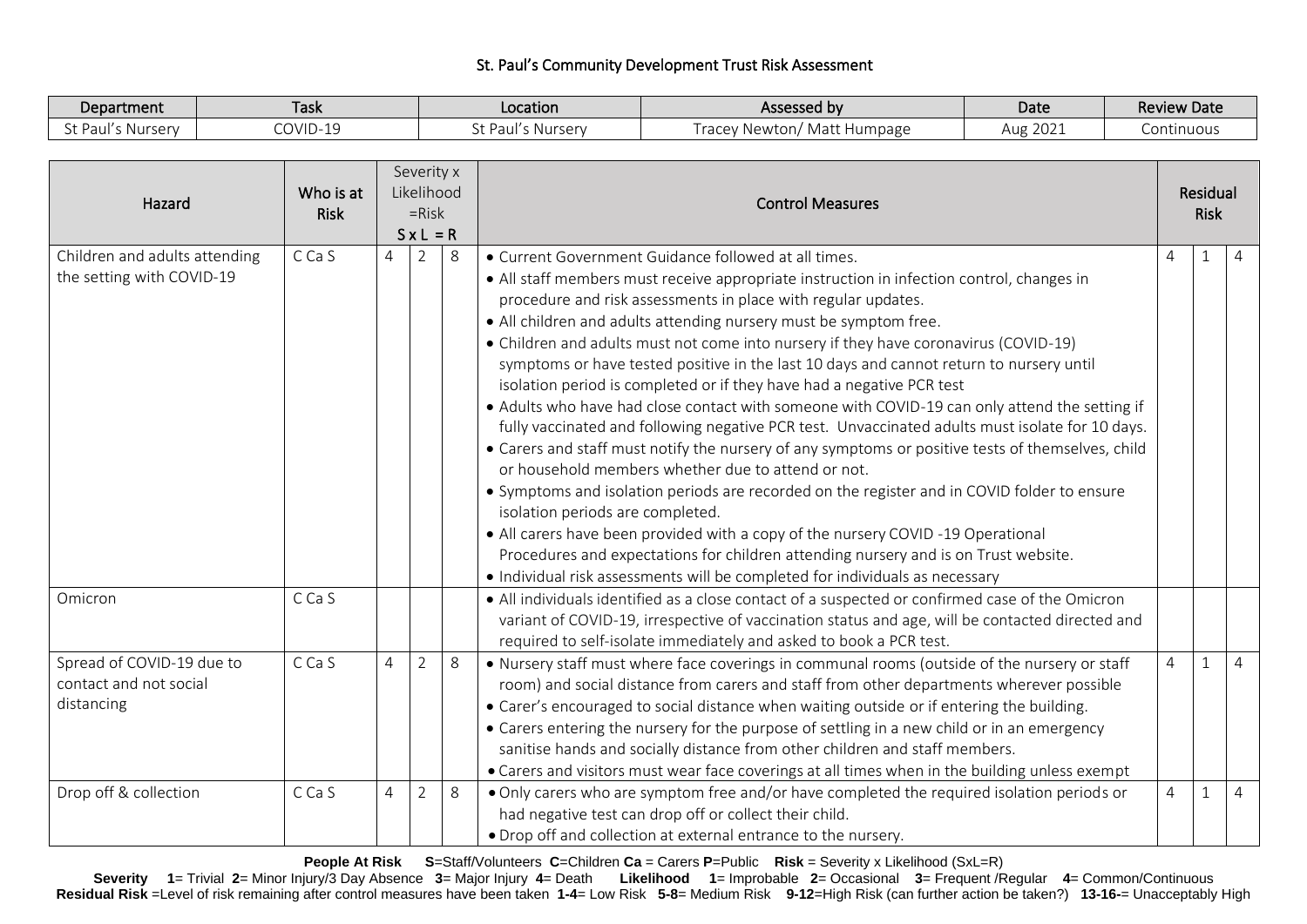|                                   |        |                |                |                | • Staff and carers should social distance wherever possible                                                                                                                                                                                                                                                                                                                                                                                                                                                                                                                                                                                                                                                                                                                                                                                                                                                                                                                                                        |                |   |   |
|-----------------------------------|--------|----------------|----------------|----------------|--------------------------------------------------------------------------------------------------------------------------------------------------------------------------------------------------------------------------------------------------------------------------------------------------------------------------------------------------------------------------------------------------------------------------------------------------------------------------------------------------------------------------------------------------------------------------------------------------------------------------------------------------------------------------------------------------------------------------------------------------------------------------------------------------------------------------------------------------------------------------------------------------------------------------------------------------------------------------------------------------------------------|----------------|---|---|
| Emotional and mental<br>wellbeing | C Ca S | $\overline{3}$ | $\mathsf{3}$   | $9$            | • All staff members must receive appropriate instruction regarding changes in policy and risk<br>assessments in place. This will be ongoing as changes are made.<br>• Emotional wellbeing of children and staff must remain a priority at all times when making<br>changes and decisions.<br>• All parents must be kept informed of procedures and any changes.<br>• Staff given regular opportunities to share concerns and suggestions.                                                                                                                                                                                                                                                                                                                                                                                                                                                                                                                                                                          | $\mathbf{3}$   | 2 | 6 |
| Poor Hand Washing                 | С      | $\overline{4}$ | $\overline{2}$ | $\overline{4}$ | • Current Government Guidance followed at all times.<br>• All staff members receive appropriate instruction in infection control, new operating<br>procedures, changes in policy and risk assessments in place. This will be ongoing as changes<br>are made.<br>• Children and staff members wash their hands frequently throughout the day and always after<br>using toilet or changing children, before and after eating or serving meals and snacks, when<br>changing rooms and after removing any PPE.<br>• Hands must be washed for 20 seconds with running water and soap and dry them thoroughly<br>or where this is not possible to use alcohol hand rub or sanitiser ensuring that all parts of the<br>hands are covered.<br>• Children supported in doing this as necessary and their learning will be reinforced through<br>play, songs and repetition.<br>• Children and staff encouraged as appropriate to not touch their mouth, eyes or nose, and<br>reinforced through play, songs and repetition. | 4              |   | 4 |
| Environment                       | C Ca S | 4              | $\overline{2}$ | 8              | • https://www.gov.uk/government/publications/covid-19-decontamination-in-non-healthcare-<br>settings/covid-19-decontamination-in-non-healthcare-settings must be followed at all times<br>and any updates implemented.<br>• St Paul Community Development Trust Cleaning Risk Assessment relating to COVID-19<br>followed at all times.<br>• All staff members must receive appropriate instruction in infection control, new operating<br>procedures, changes in policy and risk assessments in place. This will be ongoing as changes<br>are made.<br>. Touch points and hand washing facilities cleaned and sanitised twice a day.<br>• Floors and furniture cleaned and sanitised once a day.                                                                                                                                                                                                                                                                                                                  | $\overline{4}$ |   | 4 |
| Contaminated waste                | C Ca S | $\overline{4}$ | $1\,$          |                | • Current Government Guidance followed at all times.<br>• All staff members must receive appropriate instruction in infection control, new operating<br>procedures, changes in policy and risk assessments in place. This will be ongoing as changes<br>are made.<br>• All waste disposed of in a hygienic and safe manner.<br>• Catch it, bin it, kill it approach must be continuously promoted.                                                                                                                                                                                                                                                                                                                                                                                                                                                                                                                                                                                                                 |                |   |   |

**People At Risk S**=Staff/Volunteers **C**=Children **Ca** = Carers **P**=Public **Risk** = Severity x Likelihood (SxL=R)

Severity 1= Trivial 2= Minor Injury/3 Day Absence 3= Major Injury 4= Death Likelihood 1= Improbable 2= Occasional 3= Frequent /Regular 4= Common/Continuous **Residual Risk** =Level of risk remaining after control measures have been taken **1-4**= Low Risk **5-8**= Medium Risk **9-12**=High Risk (can further action be taken?) **13-16-**= Unacceptably High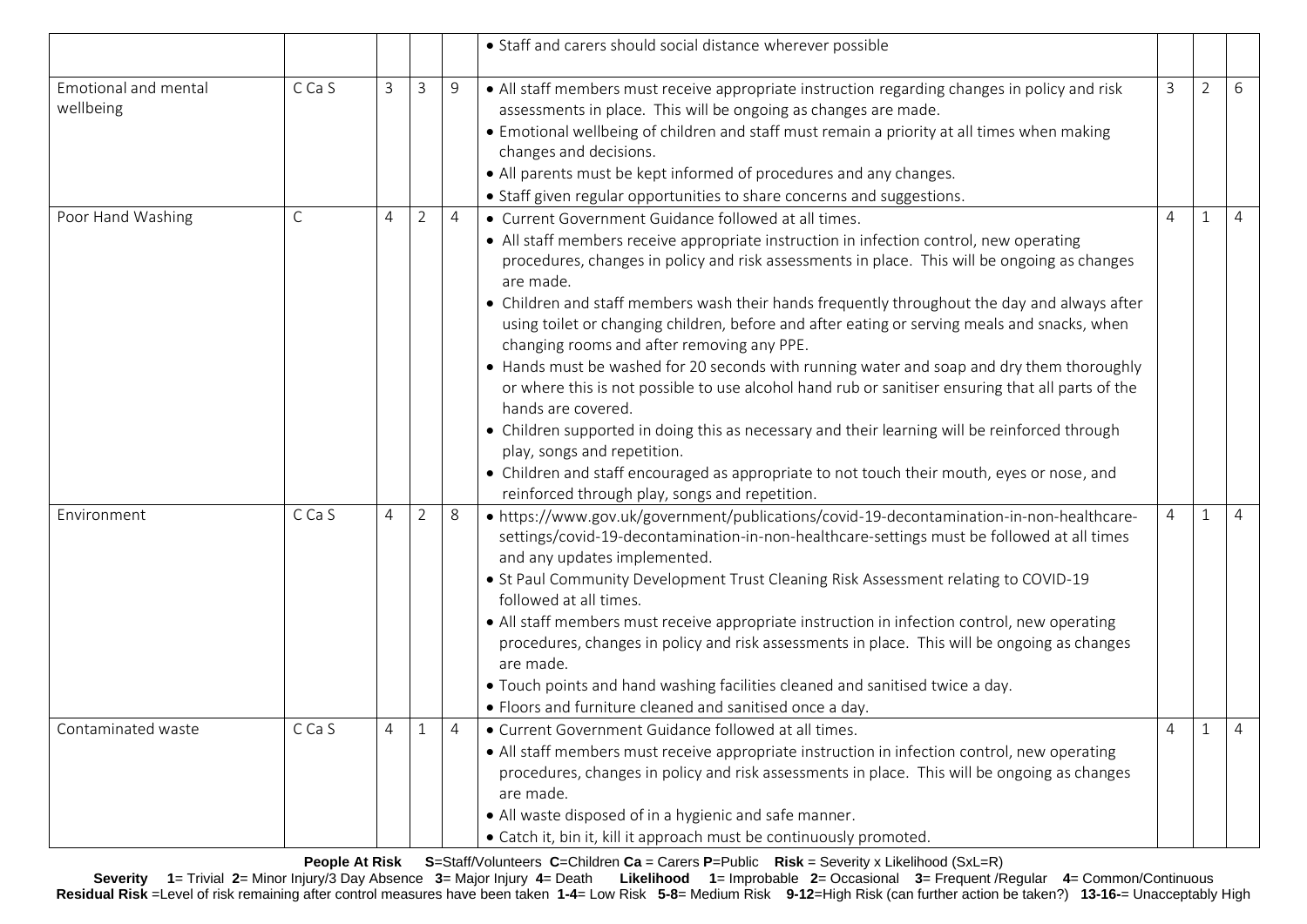|                                                            |              |                |                |                | • Waste bins emptied as necessary throughout the day.                                                                                                                                                                                                                                                                                                                                                                                                                                                                                                                                                                                                                                                                                                                                                                                                                                                                                                                                                                                                                                                                                                                                                                 |                     |                |                |
|------------------------------------------------------------|--------------|----------------|----------------|----------------|-----------------------------------------------------------------------------------------------------------------------------------------------------------------------------------------------------------------------------------------------------------------------------------------------------------------------------------------------------------------------------------------------------------------------------------------------------------------------------------------------------------------------------------------------------------------------------------------------------------------------------------------------------------------------------------------------------------------------------------------------------------------------------------------------------------------------------------------------------------------------------------------------------------------------------------------------------------------------------------------------------------------------------------------------------------------------------------------------------------------------------------------------------------------------------------------------------------------------|---------------------|----------------|----------------|
|                                                            |              |                |                |                | • Pedal bins to replace original bins as appropriate                                                                                                                                                                                                                                                                                                                                                                                                                                                                                                                                                                                                                                                                                                                                                                                                                                                                                                                                                                                                                                                                                                                                                                  |                     |                |                |
| Contaminated laundry                                       | C Ca S       | 4              | $\mathbf{1}$   | $\overline{4}$ | • Current Government Guidance followed at all times.<br>• All staff members must receive appropriate instruction in infection control, new operating<br>procedures, changes in policy and risk assessments in place. This will be ongoing as changes<br>are made.<br>. All items within the setting requiring laundering washed in line with NHS laundry guidelines.<br>. Laundry baskets cleaned and sanitised between each use.<br>• Items such as towels, flannels and bedding must not be shared by children between<br>laundering.                                                                                                                                                                                                                                                                                                                                                                                                                                                                                                                                                                                                                                                                               | 4                   | 2              | $\overline{4}$ |
| Suspected COVID-19                                         | C Ca S       | 4              | $\overline{3}$ | $\overline{4}$ | • Current Government Guidance followed at all times.<br>• All staff members must receive appropriate instruction in infection control, new operating<br>procedures, changes in policy and risk assessments in place. This will be ongoing as changes<br>are made.<br>· Posters regarding symptoms displayed for reinforcement.<br>• Children or staff displaying symptoms must go home immediately and must not return until<br>negative PCR test result or isolation period completed.<br>• Where possible, while waiting collection, children displaying symptoms will be isolated, with<br>any siblings in a well-ventilated area and collected immediately.<br>. Resources that have been used that day within the child's group must be removed for cleaning<br>and sanitising immediately.<br>• The staff member supervising the child during this time should be a staff member from their<br>group.<br>• If close contact is necessary, staff member supervising isolated child should wear appropriate<br>PPE.<br>• If clinical advice is needed, the setting staff or carer should call 111 or 999 as appropriate.<br>. Following collection, the area should be thoroughly cleaned by staff member in PPE. | Δ                   | $\mathbf{1}$   | $\overline{4}$ |
| Positive case of COVID-19                                  | C Ca S       | 4              | $\mathbf{1}$   | 4              | • Case reported to PHE and OFSTED<br>• All staff who have had contact must take PCR test<br>• All unvaccinated staff who have had contact must isolate for 10 days after contact                                                                                                                                                                                                                                                                                                                                                                                                                                                                                                                                                                                                                                                                                                                                                                                                                                                                                                                                                                                                                                      | 4                   | 1              | $\overline{4}$ |
| Staff Shortage due to illness or<br>isolation requirements | $\mathsf{C}$ | $\overline{2}$ | $\overline{2}$ | $\overline{4}$ | · Individual circumstances risk assessed.<br>• Groups closed or reduced as necessary and nursery places prioritised in line with procedures<br>• Liaise with local authority to access alternative provision or staff<br>· OfSTED notified of changes to service delivery                                                                                                                                                                                                                                                                                                                                                                                                                                                                                                                                                                                                                                                                                                                                                                                                                                                                                                                                             | $\overline{2}$<br>2 |                | $\overline{4}$ |
| Local Outbreak                                             | C Ca S       | $\overline{4}$ | $\overline{2}$ | 8              | Advise from local authority and Public Health England will be followed.<br>$\bullet$<br>Risk assessments will be completed                                                                                                                                                                                                                                                                                                                                                                                                                                                                                                                                                                                                                                                                                                                                                                                                                                                                                                                                                                                                                                                                                            | $\overline{4}$      | $\overline{2}$ | 8              |

**People At Risk S**=Staff/Volunteers **C**=Children **Ca** = Carers **P**=Public **Risk** = Severity x Likelihood (SxL=R)

Severity 1= Trivial 2= Minor Injury/3 Day Absence 3= Major Injury 4= Death Likelihood 1= Improbable 2= Occasional 3= Frequent /Regular 4= Common/Continuous **Residual Risk** =Level of risk remaining after control measures have been taken **1-4**= Low Risk **5-8**= Medium Risk **9-12**=High Risk (can further action be taken?) **13-16-**= Unacceptably High